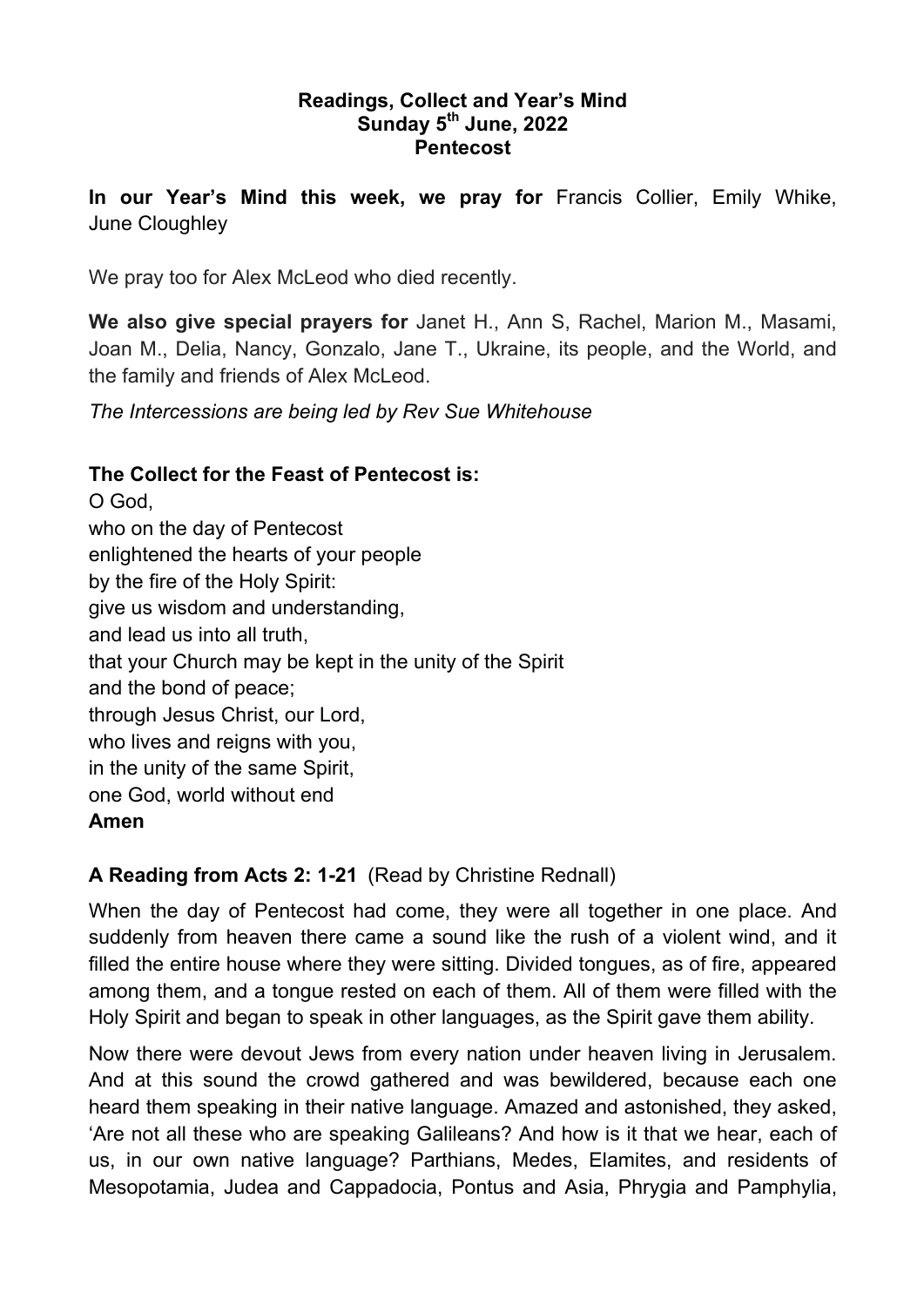Egypt and the parts of Libya belonging to Cyrene, and visitors from Rome, both Jews and proselytes, Cretans and Arabs – in our own languages we hear them speaking about God's deeds of power.' All were amazed and perplexed, saying to one another, 'What does this mean?' But others sneered and said, 'They are filled with new wine.'

But Peter, standing with the eleven, raised his voice and addressed them, 'Men of Judea and all who live in Jerusalem, let this be known to you, and listen to what I say. Indeed, these are not drunk, as you suppose, for it is only nine o'clock in the morning. No, this is what was spoken through the prophet Joel: "In the last days it will be, God declares, that I will pour out my Spirit upon all flesh, and your sons and your daughters shall prophesy, and your young men shall see visions, and your old men shall dream dreams. Even upon my slaves, both men and women, in those days I will pour out my Spirit; and they shall prophesy. And I will show portents in the heaven above and signs on the earth below, blood, and fire, and smoky mist. The sun shall be turned to darkness and the moon to blood, before the coming of the Lord's great and glorious day. Then everyone who calls on the name of the Lord shall be saved."

This is the Word of the Lord. **Thanks be to God.**

# **Psalm 104: 25-35, 37**

- 25. O Lord, how manifold are your works! in wisdom you have made them all; the earth is full of your creatures.
- 26. Yonder is the great and wide sea with its living things too many to number, creatures both small and great.
- 27. There move the ships, and there is that Leviathan, which you have made for the sport of it.
- 28. All of them look to you to give them their food in due season.
- 29. You give it to them, they gather it; you open your hand and they are filled with good things.
- 30. You hide your face and they are terrified; you take away their breath and they die and return to their dust.
- 31. You send forth your Spirit and they are created;

and so you renew the face of the earth.

- 32. May the glory of the Lord endure for ever; may the Lord rejoice in all his works.
- 33. He looks at the earth and it trembles; he touches the mountains and they smoke.
- 34. I will sing to the Lord as long as I live; I will praise my God while I have my being.
- 35. May these words of mine please him; I will rejoice in the Lord.
- 37. Bless the Lord, O my soul, Alleluia!

This is the Word of the Lord.

**Thanks be to God.**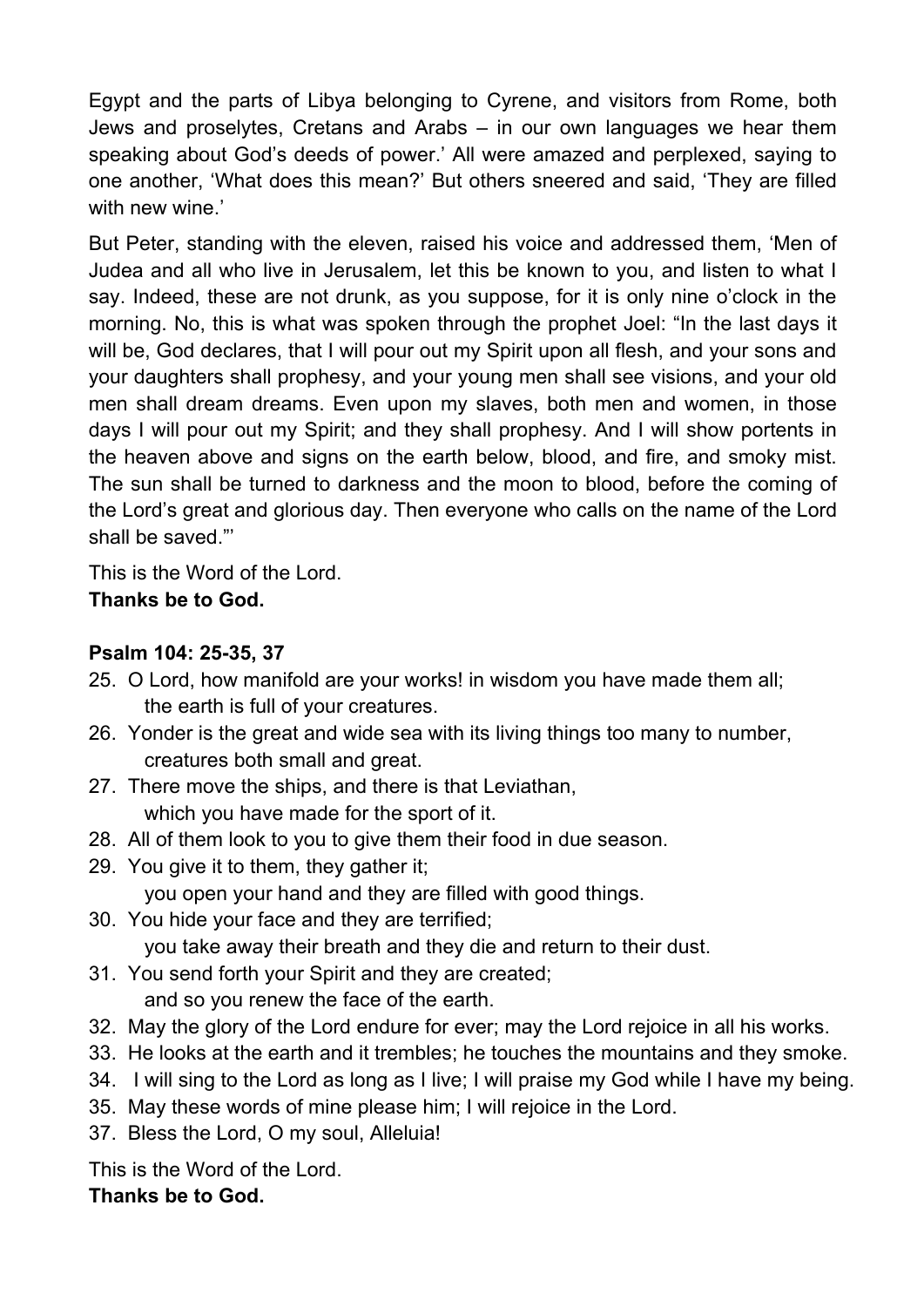### **A Reading from Romans 8: 14-17**

All who are led by the Spirit of God are children of God. For you did not receive a spirit of slavery to fall back into fear, but you have received a spirit of adoption. When we cry, 'Abba! Father!' it is that very Spirit bearing witness with our spirit that we are children of God, and if children, then heirs, heirs of God and joint heirs with Christ – if, in fact, we suffer with him so that we may also be glorified with him.

This is the Word of the Lord. **Thanks be to God.**

### **The Gospel Reading is John 14: 8-17, 25-27**

#### **Glory to Christ our Saviour**

Philip said to Jesus, 'Lord, show us the Father, and we will be satisfied.' Jesus said to him, 'Have I been with you all this time, Philip, and you still do not know me? Whoever has seen me has seen the Father. How can you say, "Show us the Father"? Do you not believe that I am in the Father and the Father is in me? The words that I say to you I do not speak on my own; but the Father who dwells in me does his works.

Believe me that I am in the Father and the Father is in me; but if you do not, then believe me because of the works themselves. Very truly, I tell you, the one who believes in me will also do the works that I do and, in fact, will do greater works than these, because I am going to the Father. I will do whatever you ask in my name, so that the Father may be glorified in the Son. If in my name you ask me for anything, I will do it. If you love me, you will keep my commandments. And I will ask the Father, and he will give you another Advocate, to be with you for ever. This is the Spirit of truth, whom the world cannot receive, because it neither sees him nor knows him. You know him, because he abides with you, and he will be in you.

I have said these things to you while I am still with you. But the Advocate, the Holy Spirit, whom the Father will send in my name, will teach you everything, and remind you of all that I have said to you. Peace I leave with you; my peace I give to you. I do not give to you as the world gives. Do not let your hearts be troubled and do not let them be afraid.'

This is the Word of the Lord. **Thanks be to God.**